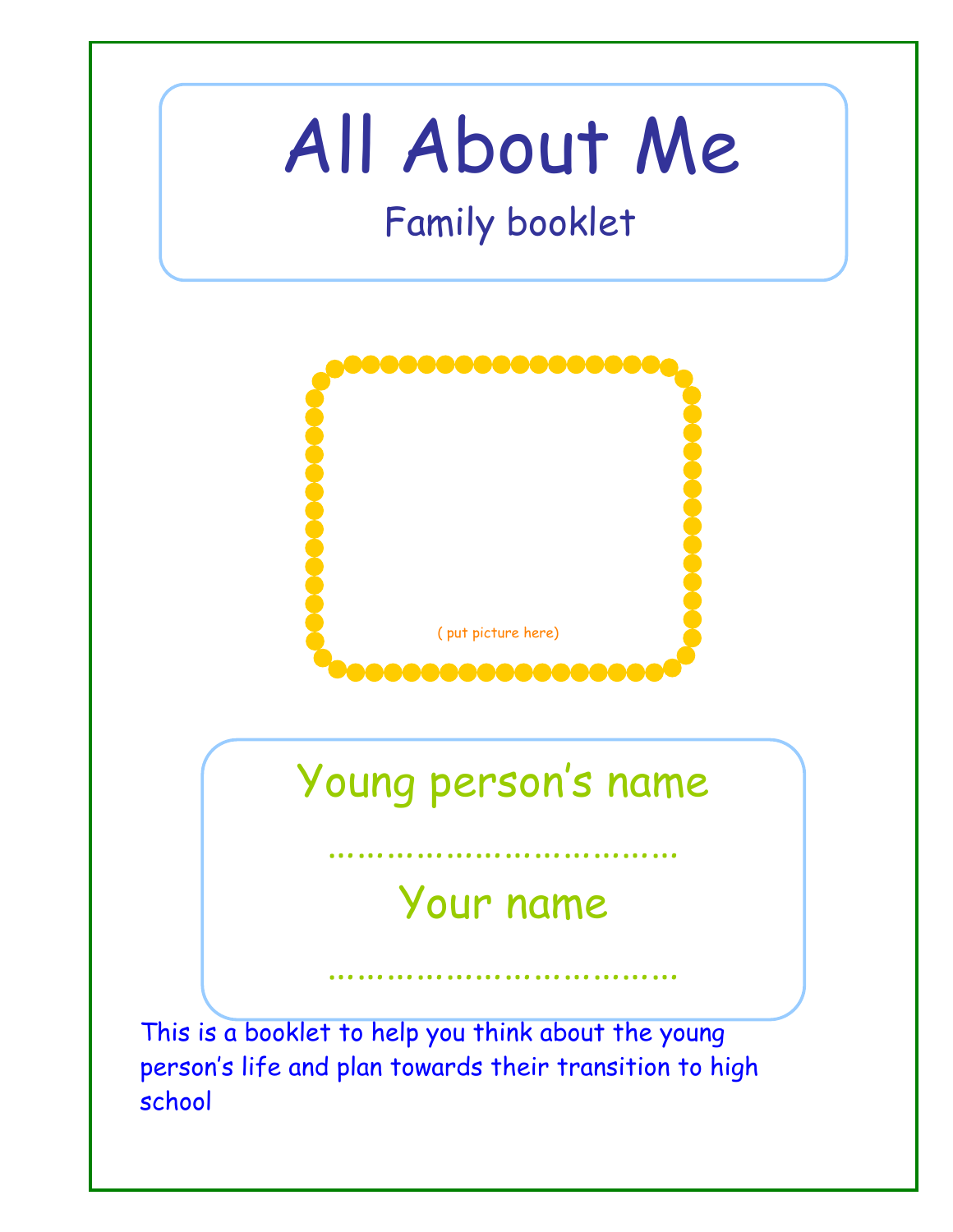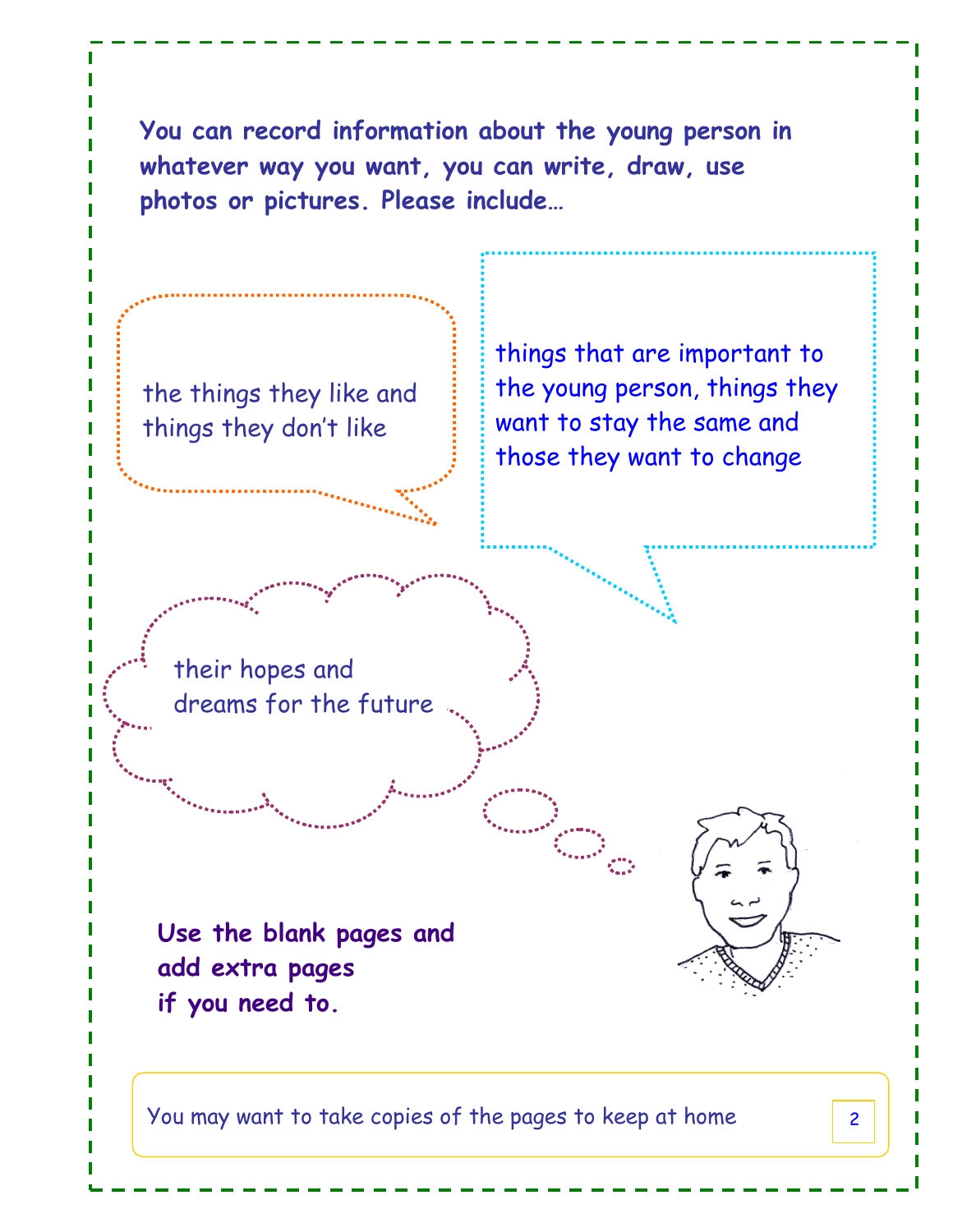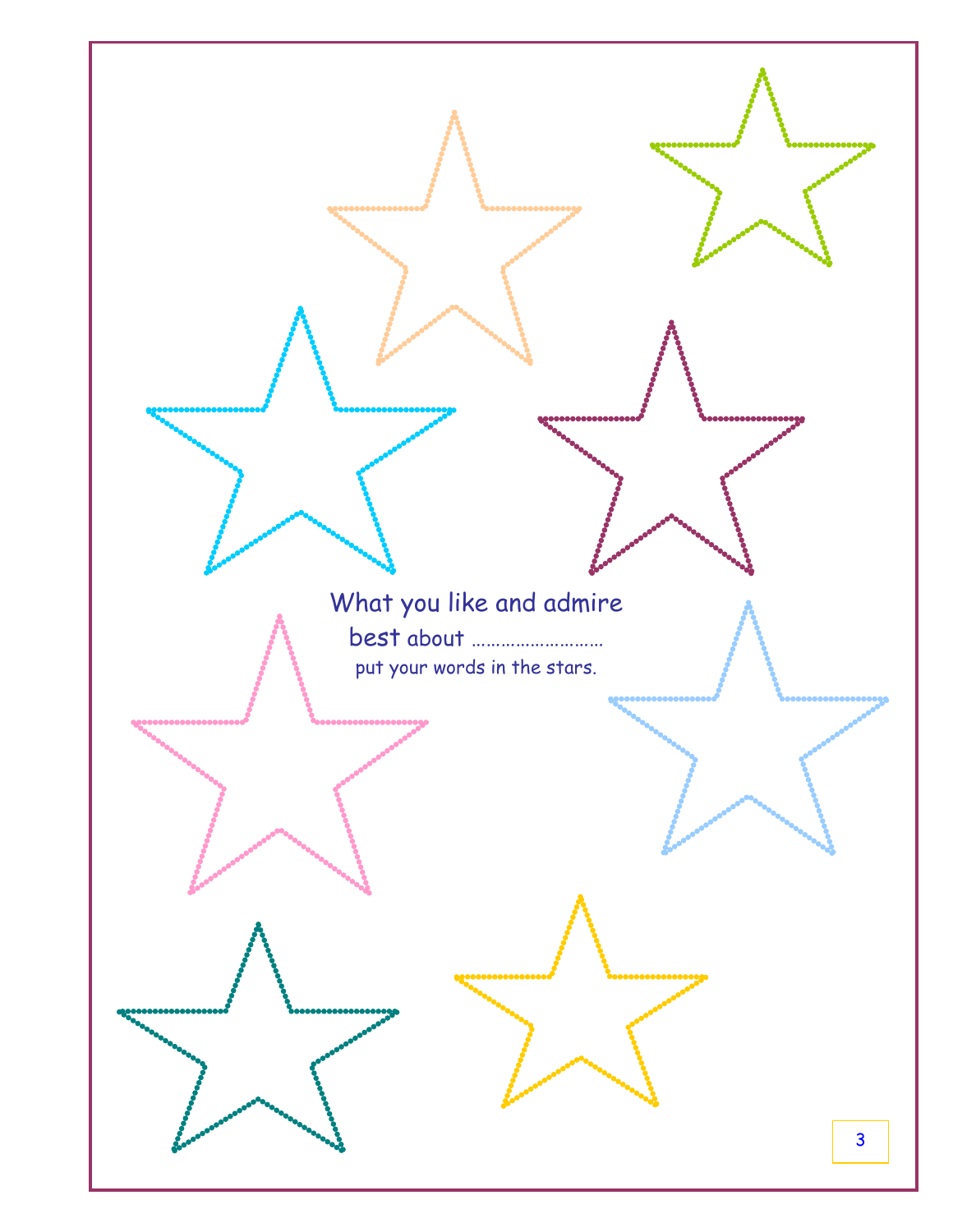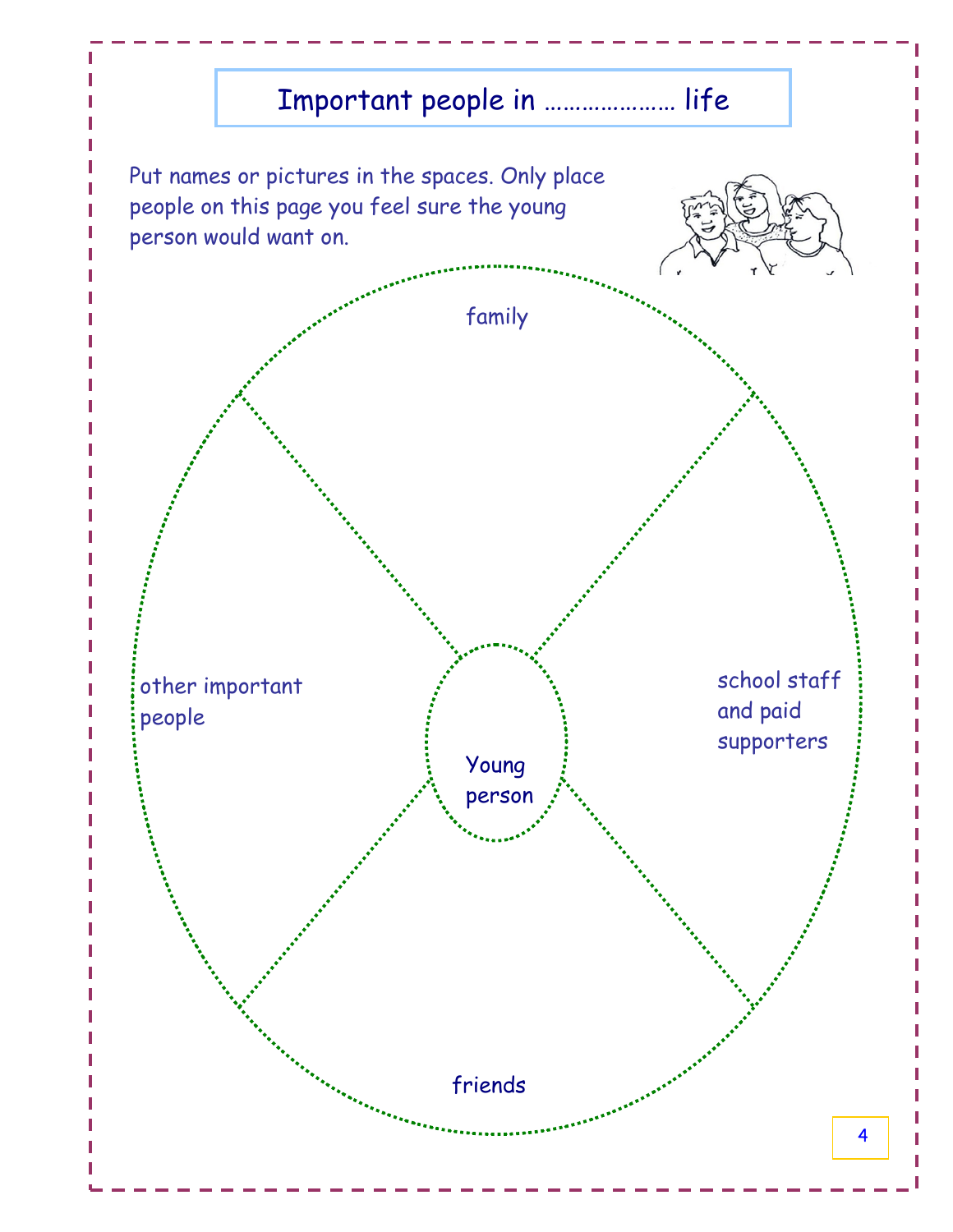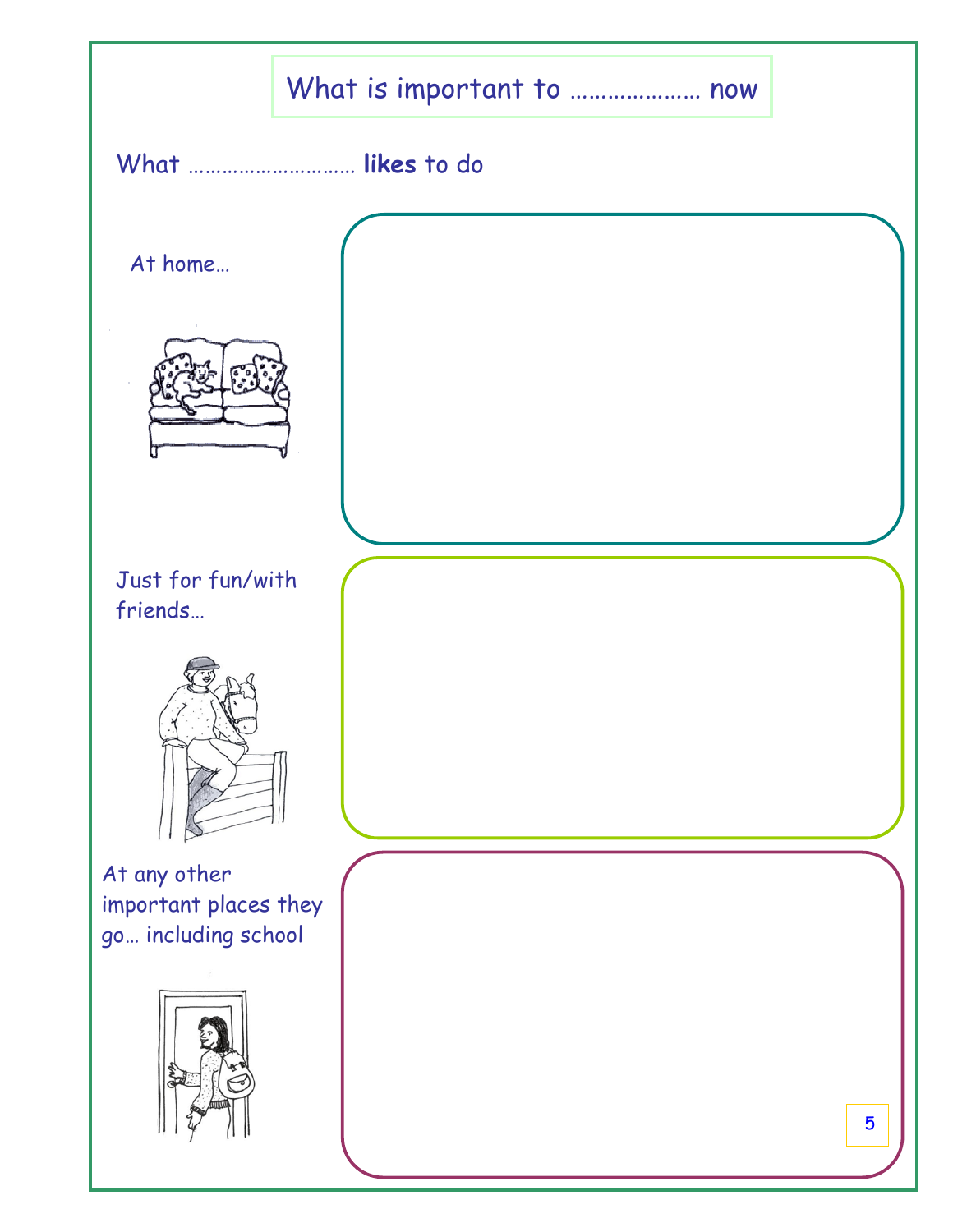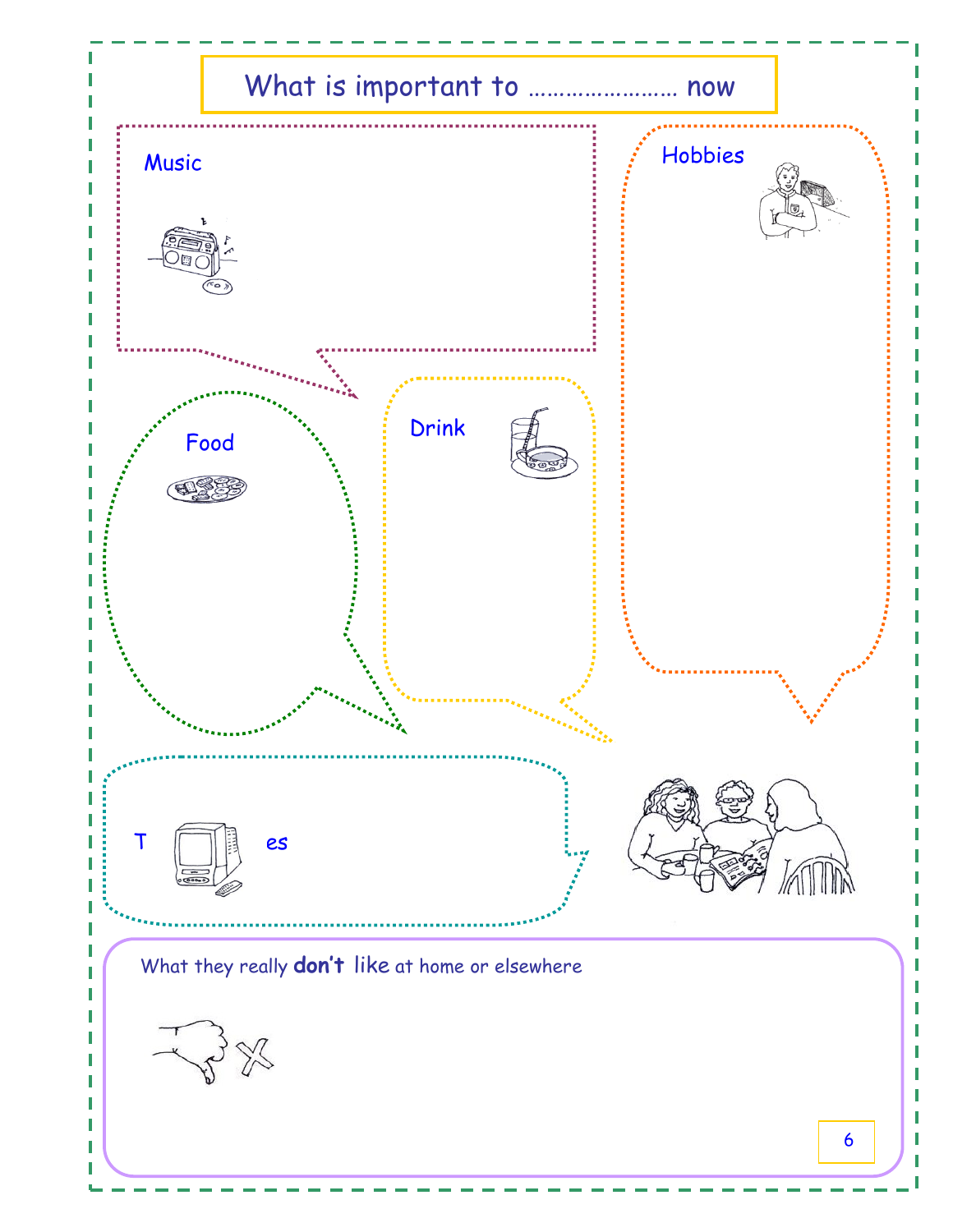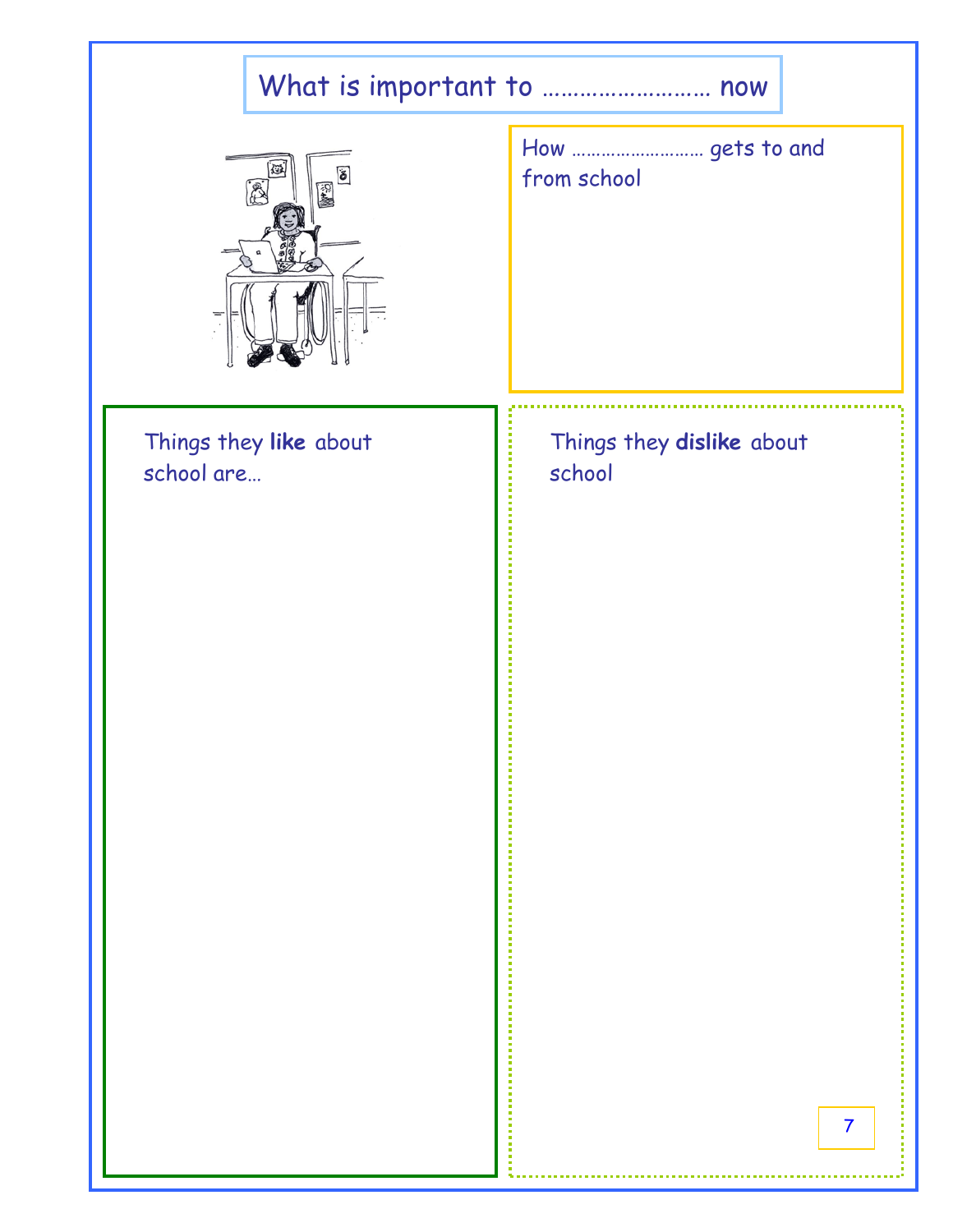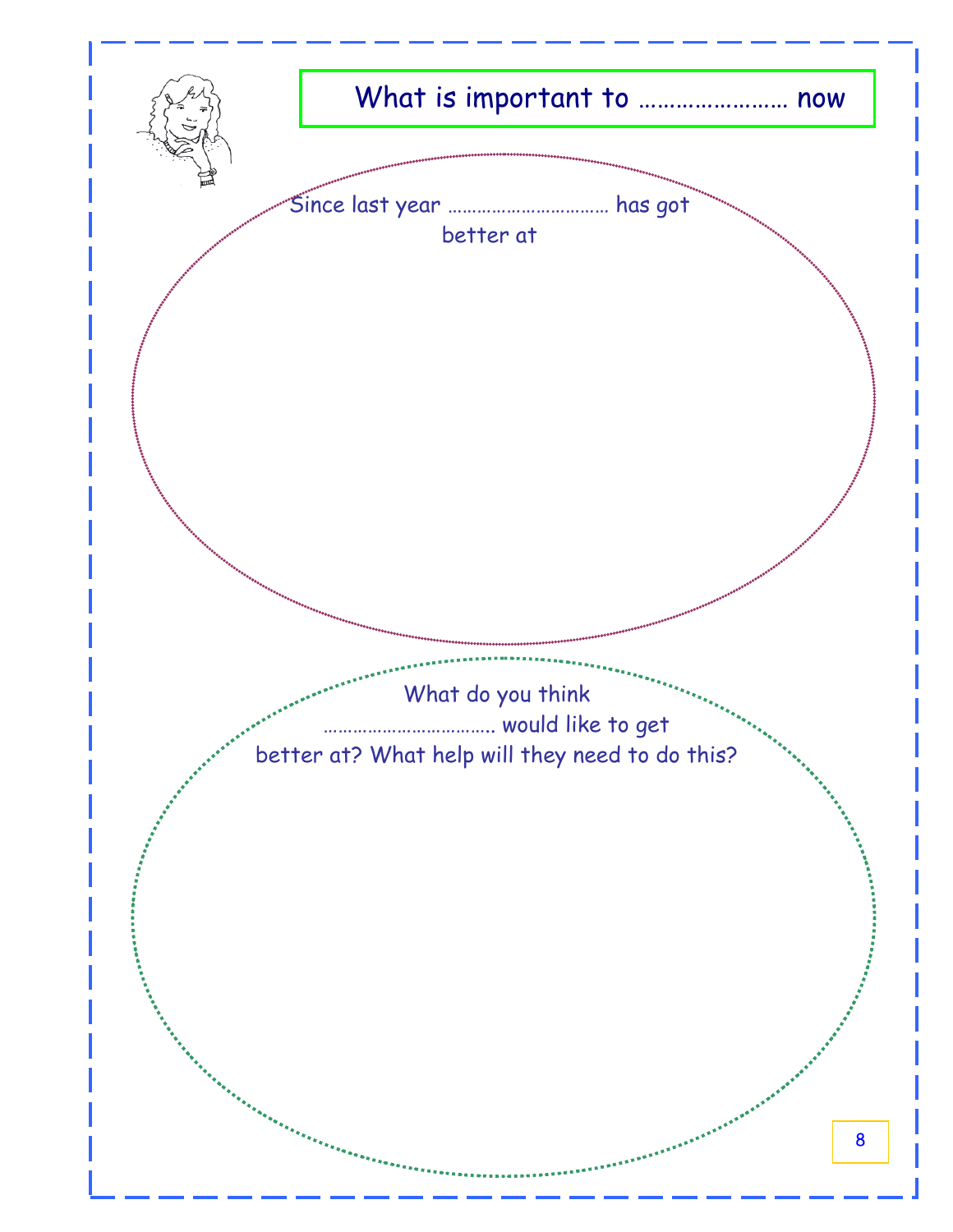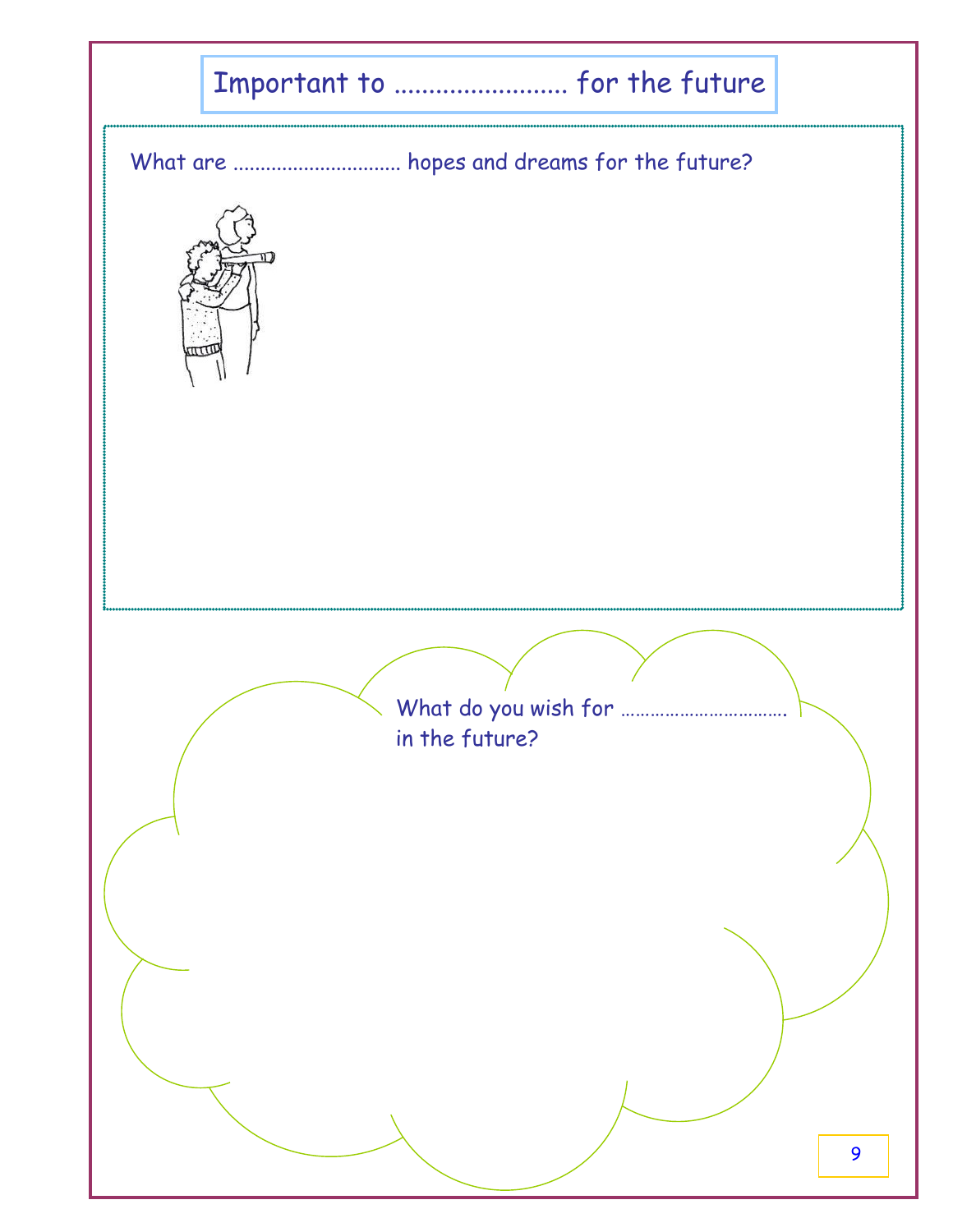![](_page_9_Figure_0.jpeg)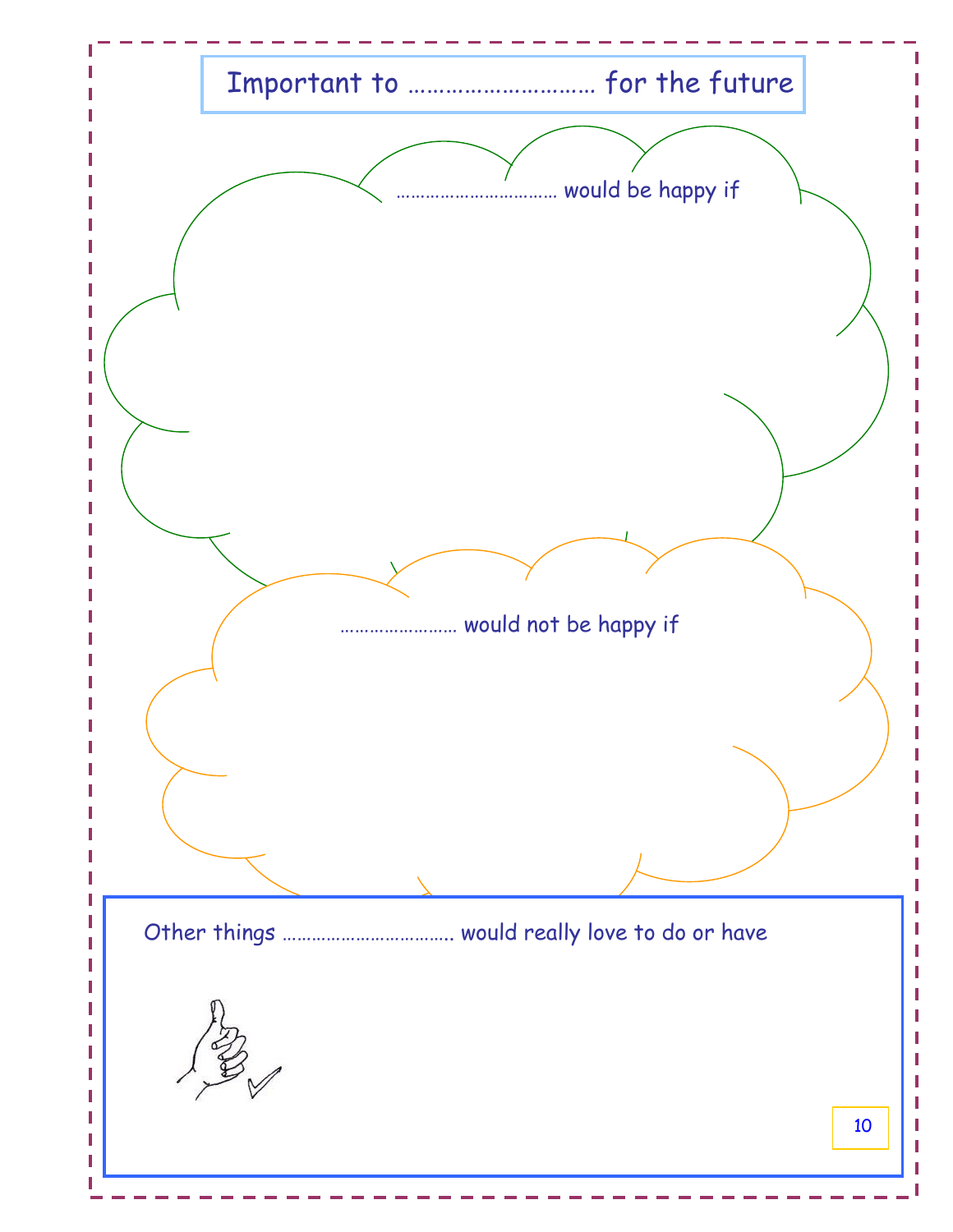## Staying healthy and safe

What ………………………… can do for themselves

![](_page_10_Picture_2.jpeg)

What ………………………… would like to be able to do for themselves

What help ……………………… needs to do these things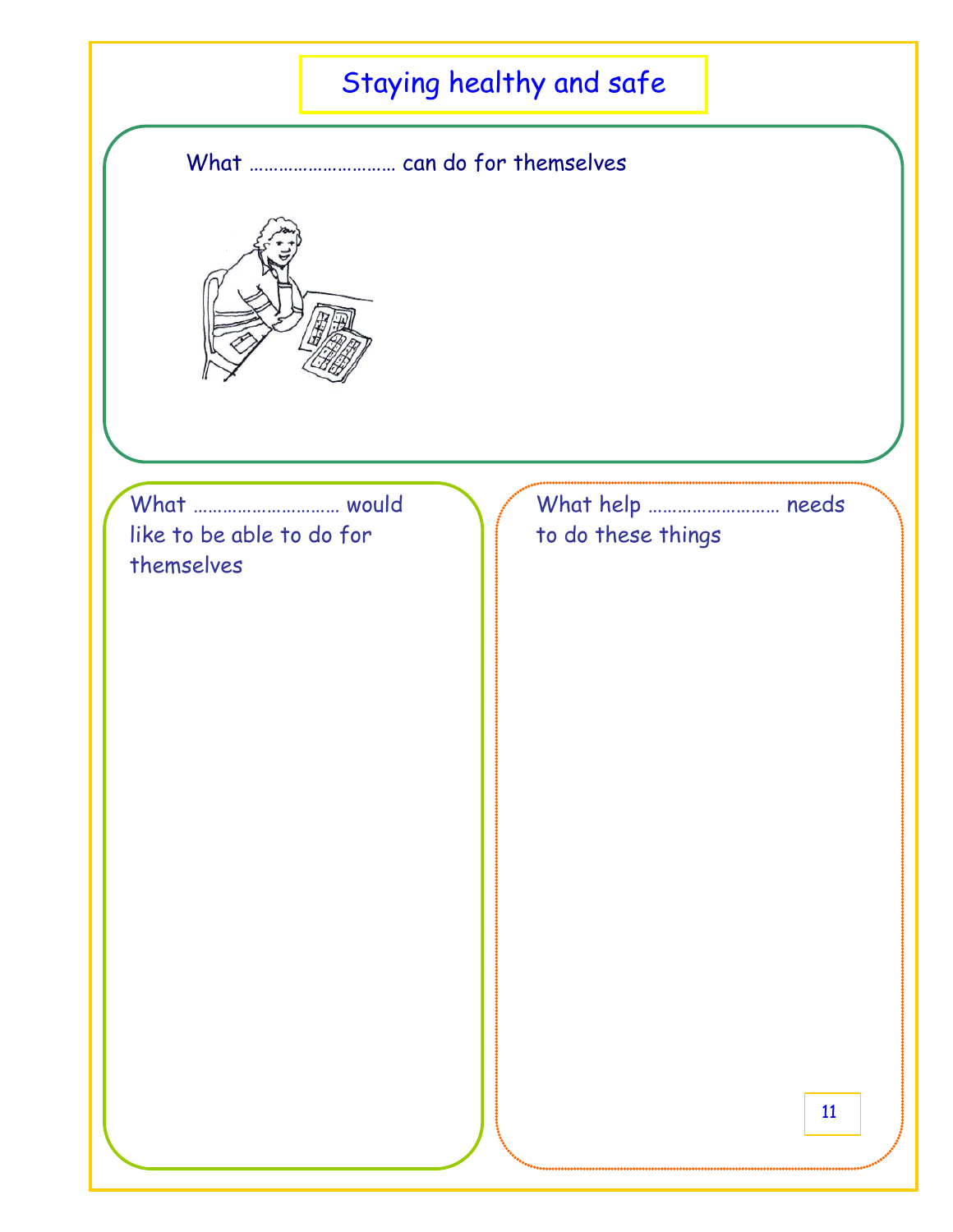![](_page_11_Figure_0.jpeg)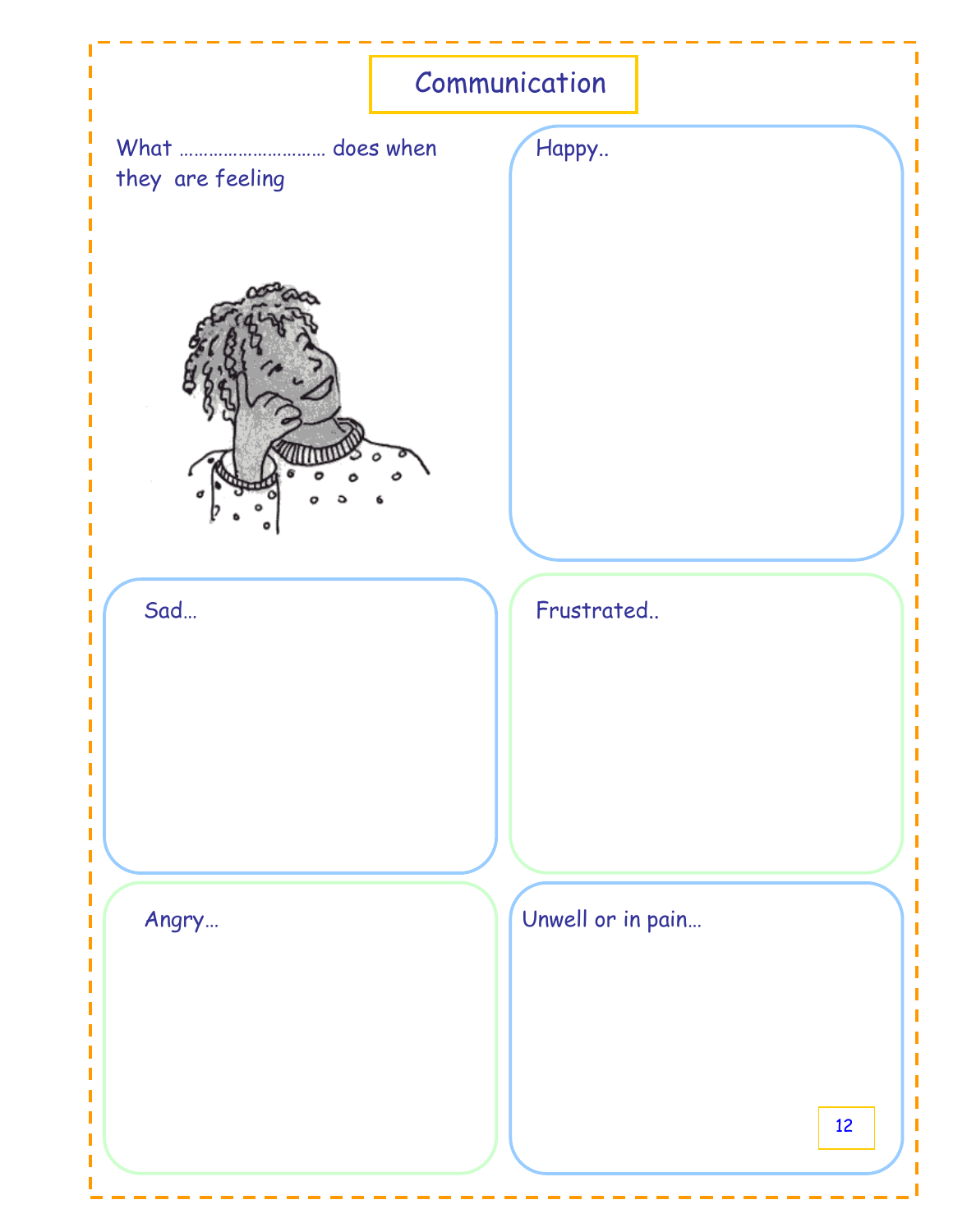![](_page_12_Figure_0.jpeg)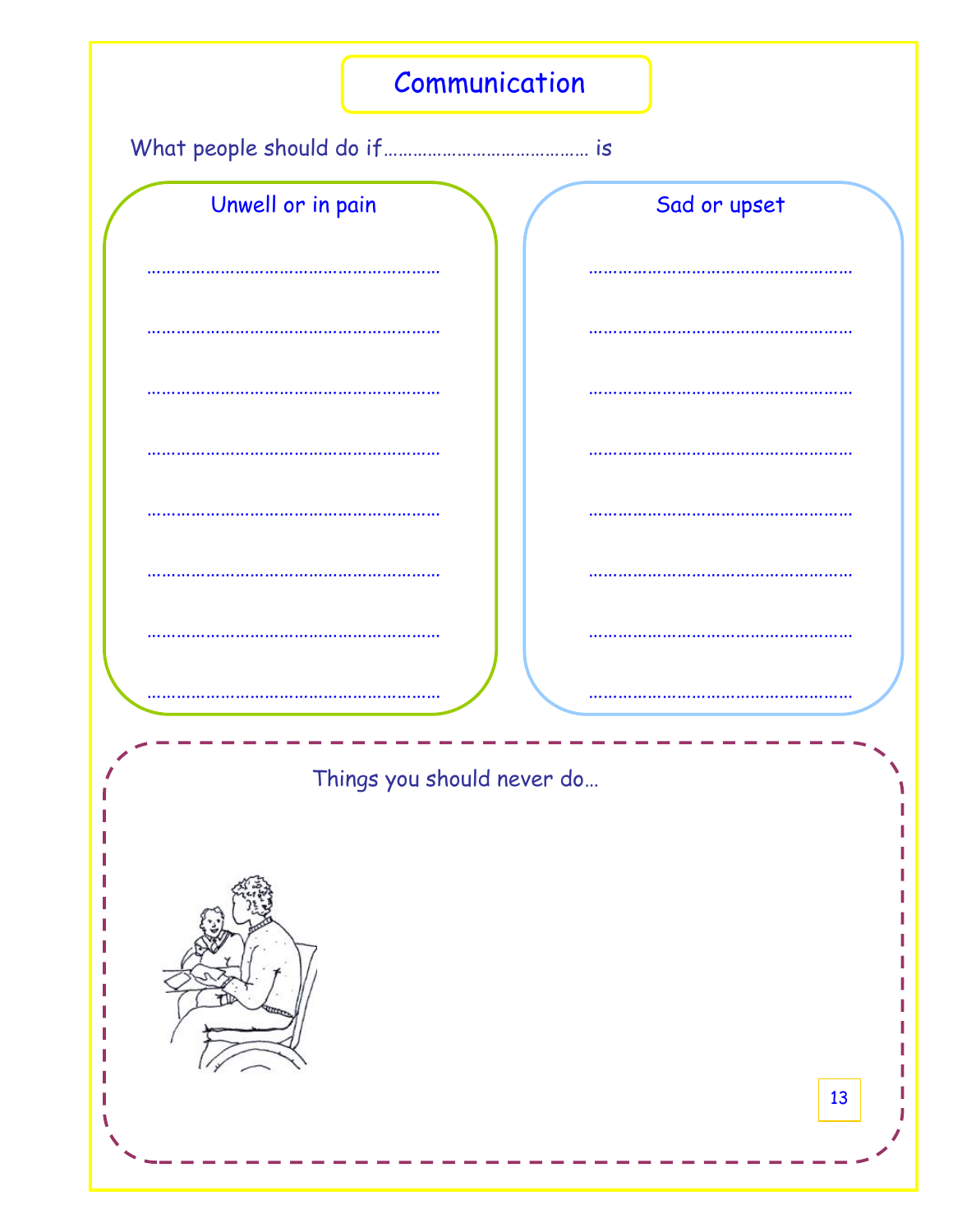![](_page_13_Picture_0.jpeg)

## What is working in ………………………… life now

What do you think ……………….. would want to stay the same in their life?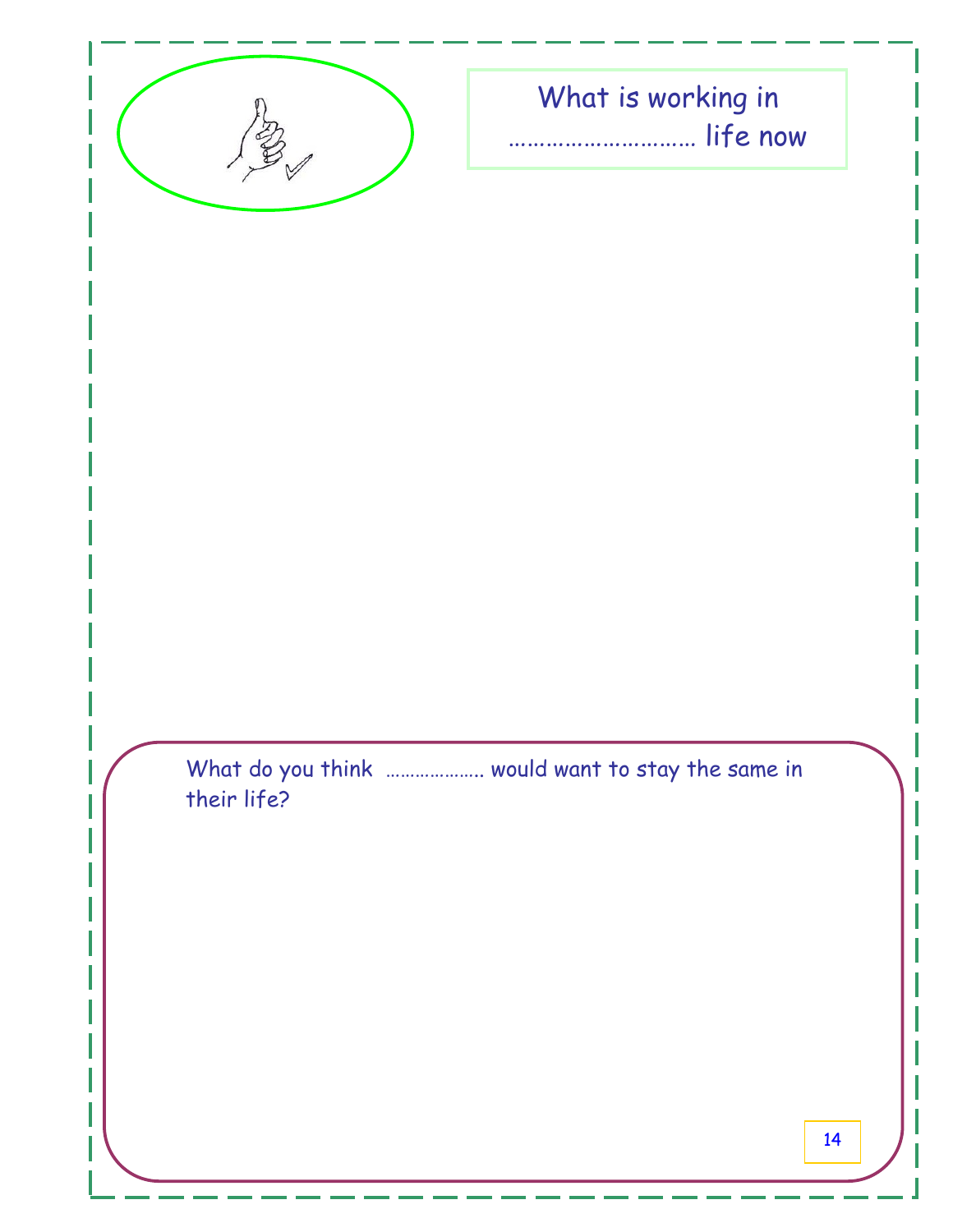![](_page_14_Picture_0.jpeg)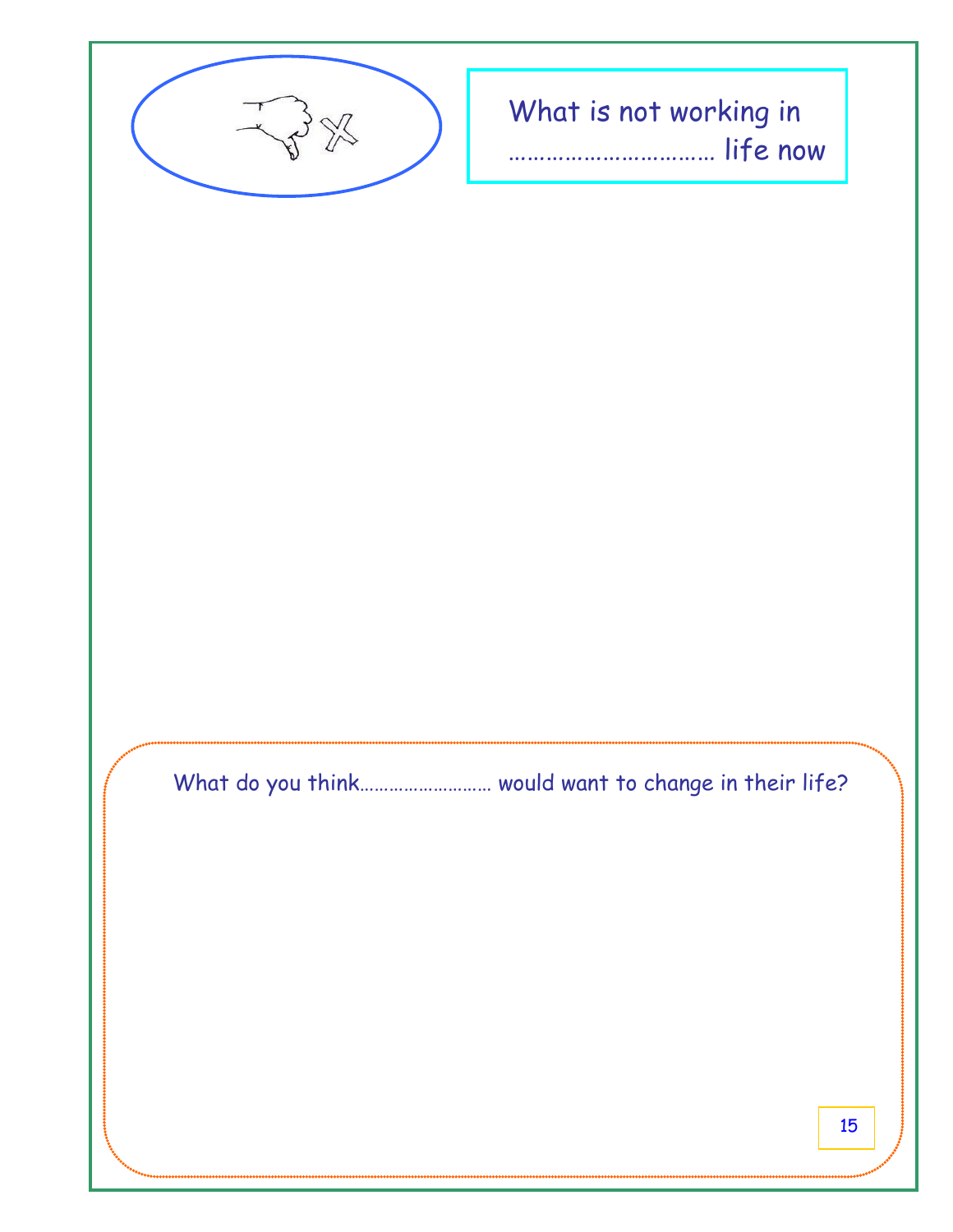![](_page_15_Figure_0.jpeg)